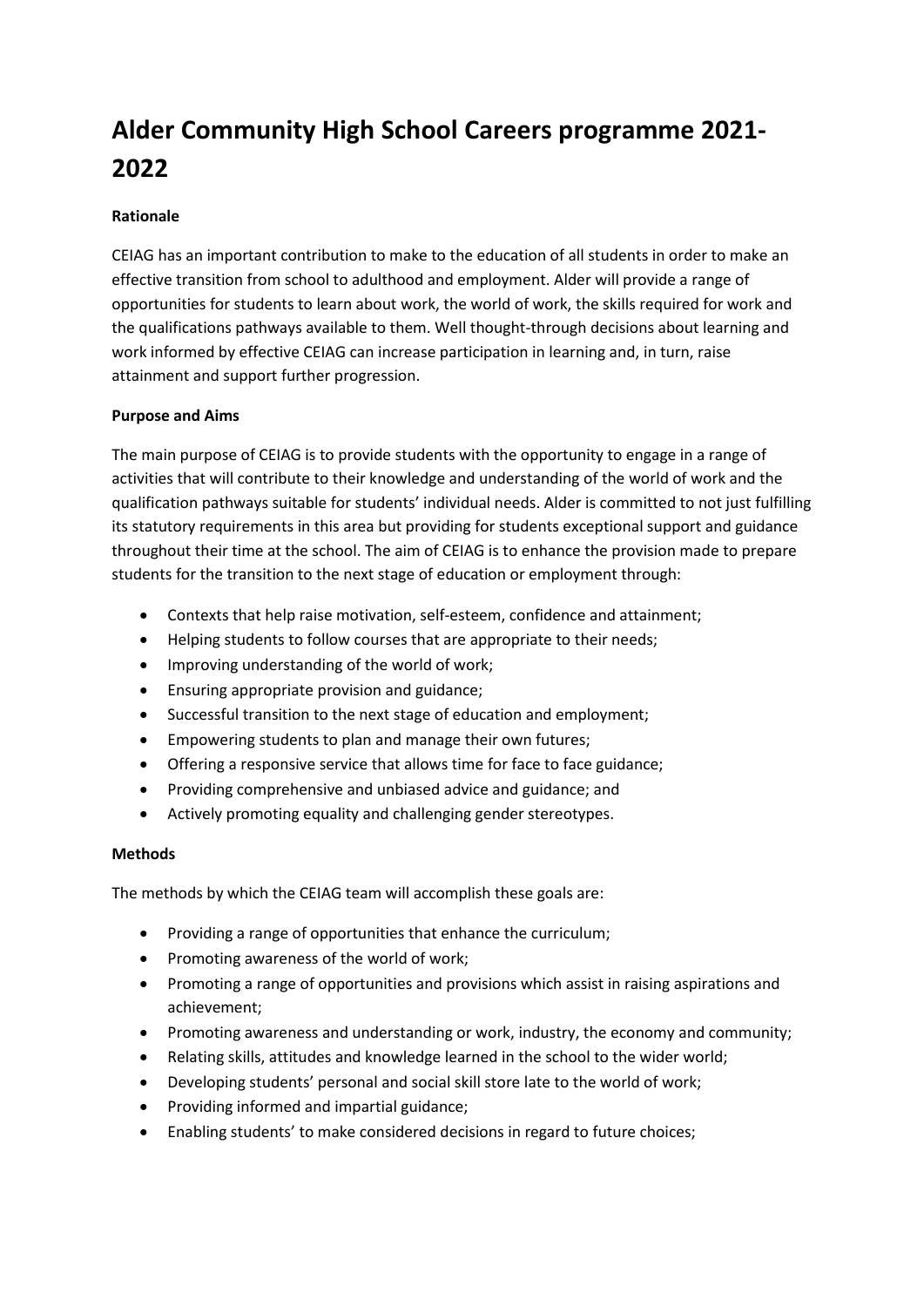• Maintaining and developing effective links with key partners, including Changing Education, Positive steps, Bridge GM, GM Higher, The Careers and Enterprise Company, local Colleges, Universities and work experience providers;

To prepare students for transition to Further Education or employment with training. Specifically, impartial and independent IAG is provided to students through a number of ongoing delivery methods:

- The Alder website;
- GMACS website and Xello platform
- Careers lessons in years 7-11;
- SMSC and PSHE lessons;
- Planned delivery of year group/transition specific activities;
- University Links;
- Industry specific talks and presentations;
- Face-to-face guidance with a qualified Level 6 Career Guidance practitioner;
- Assemblies and group activities for specific pathways (Apprenticeships); and
- Display boards including job vacancy boards for Year 11 & Post16 and careers posters.
- Department lead trips

#### **Management**

CEIAG is currently led and managed by the Careers Leader who is responsible for: The management and co-ordination of the various aspects of CEIAG;

- The activities at each Key Stage;
- Monitoring/evaluation;
- Liaison with SLT and Governing Body;
- Regular meeting with the School Enterprise Adviser and Co-ordinator;
- Consulting with Curriculum Leaders;
- Working with Careers Champions in each department;
- Sharing good practice at termly Careers Leaders meetings;
- Attendance at GM careers hub meetings;
- Careers CPD.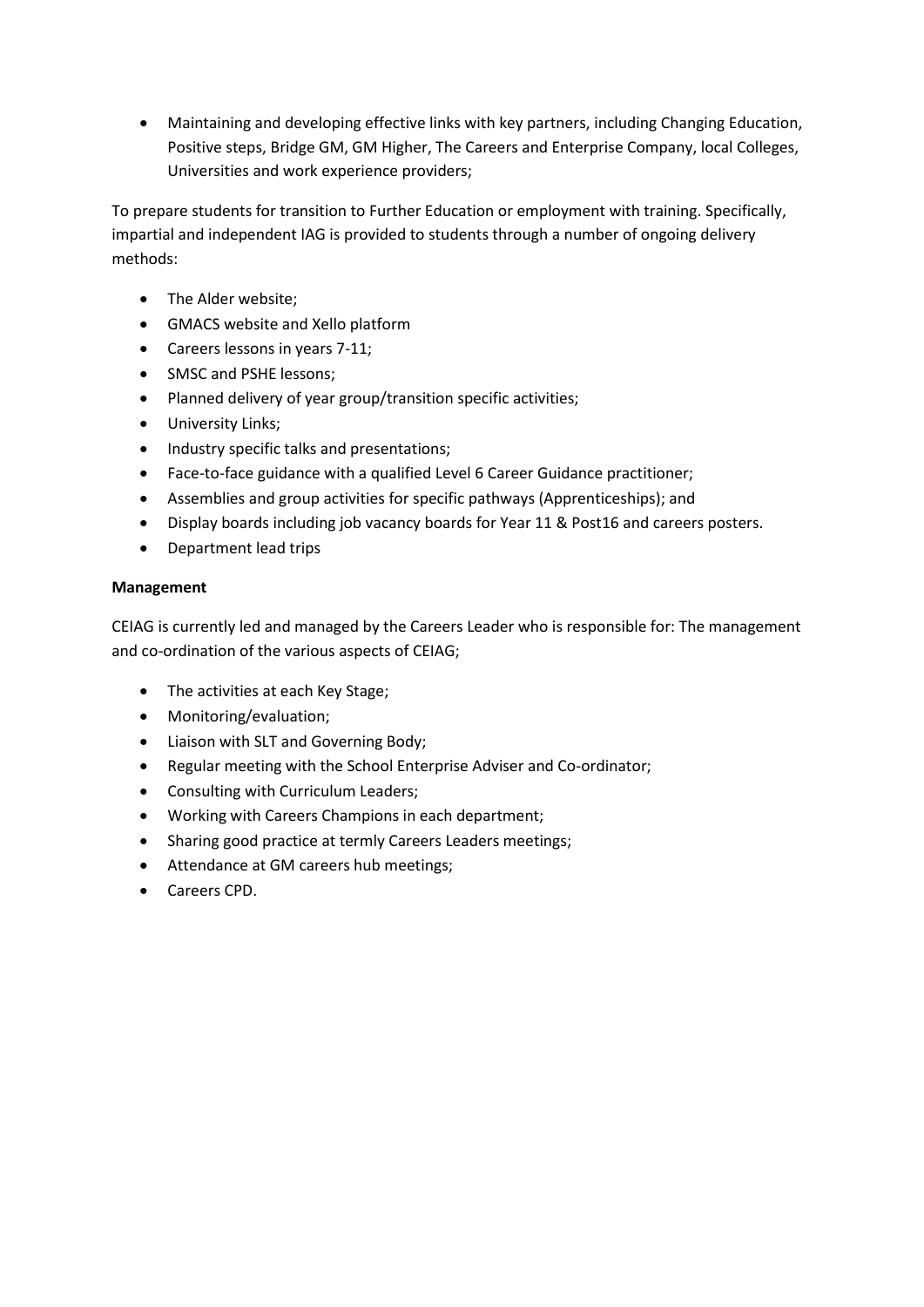Overview of careers calendar and outline of activities (subject to change).

|    | Ongoing                                                                                                                             | Term 1 | Term 2                                                                                                                                                                                                                                                                                                                                                                                                                                                                                                                                    | Term 3                                                                                      |
|----|-------------------------------------------------------------------------------------------------------------------------------------|--------|-------------------------------------------------------------------------------------------------------------------------------------------------------------------------------------------------------------------------------------------------------------------------------------------------------------------------------------------------------------------------------------------------------------------------------------------------------------------------------------------------------------------------------------------|---------------------------------------------------------------------------------------------|
| Y7 | Careers learning in<br>curriculum areas<br>throughout school (BM 2,<br>4)<br>Use of Xello through<br>GMACS website. (BM 2, 3,<br>4) |        | National careers week and<br>National apprenticeship<br>weeks both include form<br>time activities, PSHE<br>lessons and activities in<br>curriculum areas<br>throughout school,<br>including curriculum links<br>to learning and employer<br>encounters<br>(BM 2, 3, 4, 5, 6)                                                                                                                                                                                                                                                             | PSHE SOW: Careers<br>learning including virtual<br>employer encounters (BM<br>2, 3, 4, 5, 6 |
| Y8 | Careers learning in<br>curriculum areas<br>throughout school (BM 2,<br>4)<br>Use of Xello through<br>GMACS website. (BM 2, 3,<br>4) |        | National careers week and<br>National apprenticeship<br>weeks both include form<br>time activities, PSHE<br>lessons and activities in<br>curriculum areas<br>throughout school,<br>including curriculum links<br>to learning and employer<br>encounters<br>(BM 2, 3, 4, 5, 6)<br>PSHE SOW: Careers<br>learning including virtual<br>employer encounters (BM<br>2, 3, 4, 5, 6                                                                                                                                                              |                                                                                             |
| Υ9 | Careers learning in<br>curriculum areas<br>throughout school (BM 2,<br>4)<br>Use of Xello through<br>GMACS website. (BM 2, 3,<br>4) |        | One to one careers<br>appointment with careers<br>advisor (BM 8)<br>Pathways assemblies (BM<br>2, 3, 4)<br>GM Higher University visits<br>BM 4, 7)<br><b>PSHE SOW: Careers</b><br>learning including virtual<br>employer encounters (BM<br>2, 3, 4, 5, 6<br>National careers week and<br>National apprenticeship<br>weeks both include form<br>time activities, PSHE<br>lessons and activities in<br>curriculum areas<br>throughout school,<br>including curriculum links<br>to learning and employer<br>encounters<br>(BM 2, 3, 4, 5, 6) |                                                                                             |